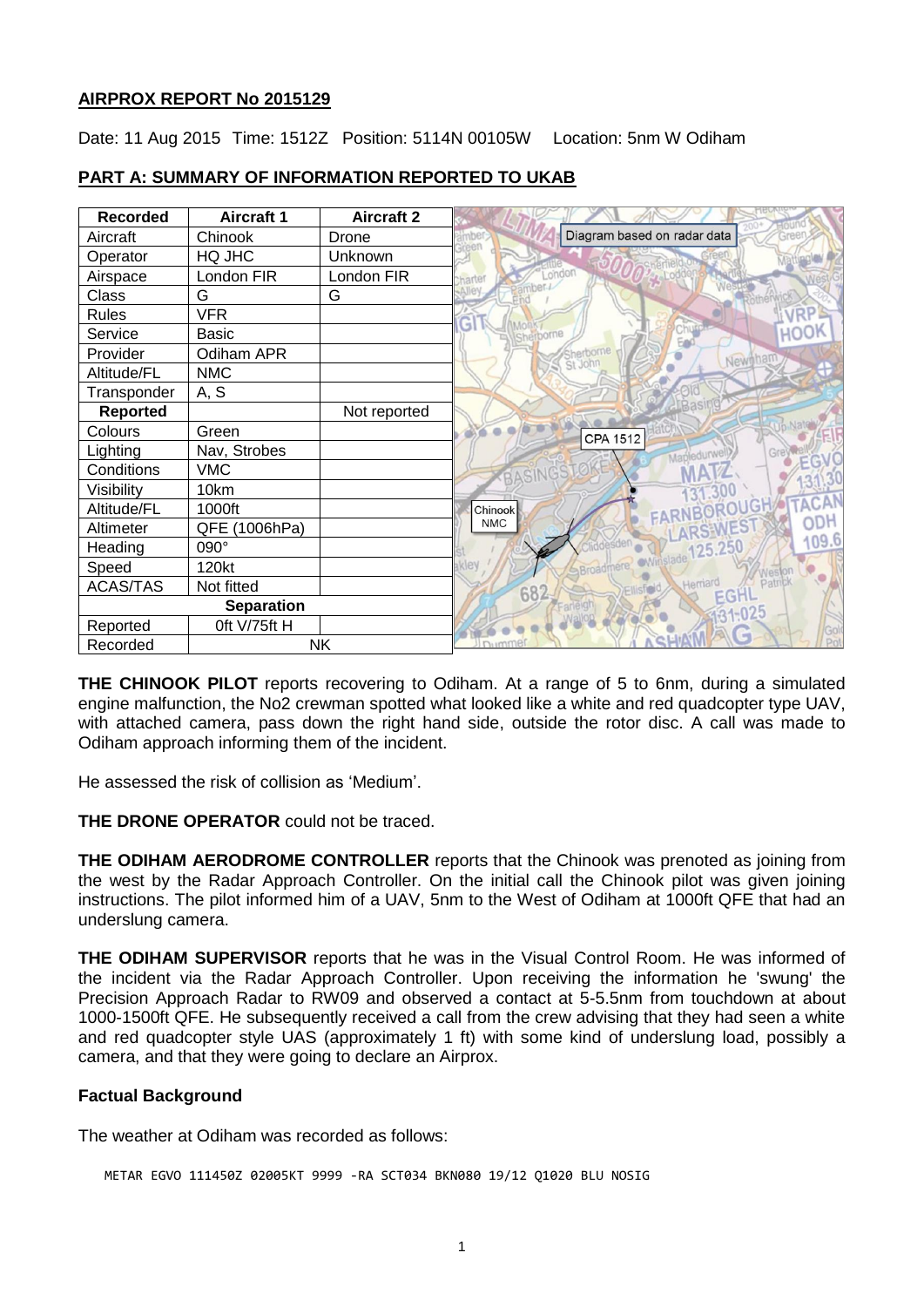#### **Analysis and Investigation**

### **Military ATM**

The tape transcript shows that at 1614:53 the crew reported, "{Chinook c/s} just as we approached the MATZ boundary there about one thousand feet suspected sighting of an unmanned aerial vehicle with a camera near beneath it." The Aerodrome Controller requested the location and the crew responded with, "five miles due west of the field."

The Chinook reported being under a Basic Service; however, the Airprox was reported on the Tower frequency, which may have meant that the aircraft was technically under an Aerodrome Service. As the RAC could not detect the quad-copter on radar replays, the CPA was estimated. The crew were on a visual recovery and responsible for their own collision avoidance. It is highly unlikely that the quad-copter was detected on Primary Surveillance Radar but Precision Approach Radar detected it at 5.5nm from the airfield.

The key barrier for an Airprox with a quad-copter would be see-and-avoid. It is unlikely that ATC would detect the drone, unless using Precision Approach Radar for IFR approaches and an Airborne Collision Avoidance System (ACAS) will not detect a non-transponding aerial vehicle like a quad-copter. A quad-copter would be difficult to acquire visually because of the small target characteristics and that is evident because the crewman visually acquired the quad-copter at the Closest Point of Approach (CPA).

#### **UKAB Secretariat**

The Air Navigation Order 2009 (as amended), Article 138<sup>1</sup> states:

'A person must not recklessly or negligently cause or permit an aircraft to endanger any person or property.'

Article 166, paragraphs 2, 3 and 4 state:

'(2) The person in charge of a small unmanned aircraft may only fly the aircraft if reasonably satisfied that the flight can safely be made.

(3) The person in charge of a small unmanned aircraft must maintain direct, unaided visual contact with the aircraft sufficient to monitor its flight path in relation to other aircraft, persons, vehicles, vessels and structures for the purpose of avoiding collisions.'

(4) The person in charge of a small unmanned aircraft which has a mass of more than 7kg excluding its fuel but including any articles or equipment installed in or attached to the aircraft at the commencement of its flight must not fly the aircraft

(a) in Class A, C, D or E airspace unless the permission of the appropriate air traffic control unit has been obtained;

(b) within an aerodrome traffic zone; or

(c) at a height of more than 400 feet above the surface unless it is flying in airspace described in sub-paragraph (a) or (b) and in accordance with the requirements for that airspace.'

A CAA web site<sup>2</sup> provides information and guidance associated with the operation of Unmanned Aircraft Systems (UASs) and Unmanned Aerial Vehicles (UAVs).

Additionally, the CAA has published a UAV Safety Notice<sup>3</sup> which states the responsibilities for flying unmanned aircraft. This includes:

'You are responsible for avoiding collisions with other people or objects - including aircraft.

 $\overline{a}$ 

<sup>1</sup> Article 253 of the ANO details which Articles apply to small unmanned aircraft. Article 255 defines 'small unmanned aircraft'. The ANO is available to view at [http://www.legislation.gov.uk.](http://www.legislation.gov.uk/)

<sup>2</sup> www.caa.co.uk/uas

<sup>3</sup> CAP 1202